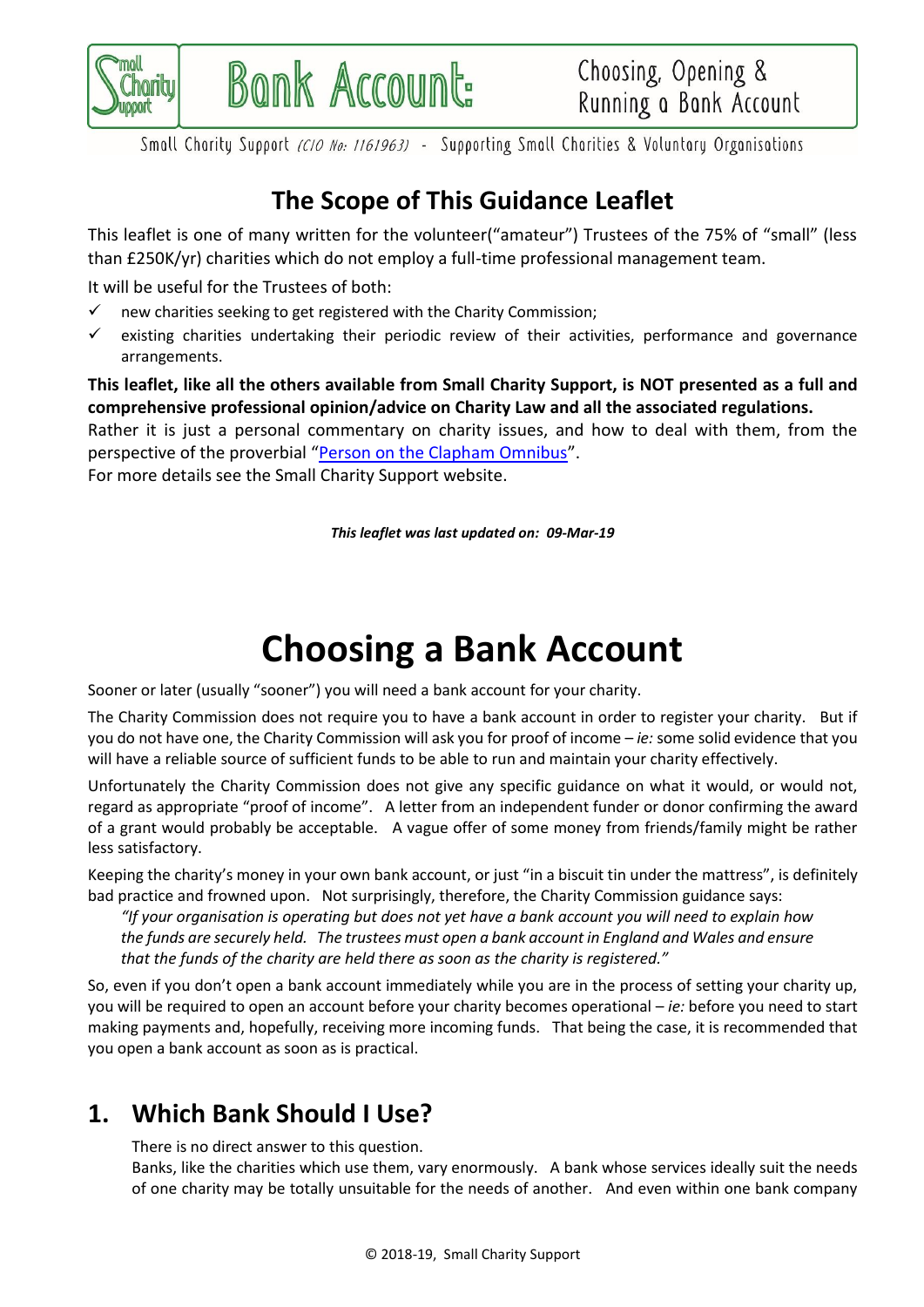there can be local variations in the appropriateness of the services provided to individual charities depending on the approach taken by the local branch (usually the small businesses accounts manager).

Note that it can be very tempting for a Treasurer to open a charity account with the same bank branch as they have their personal account. The advantages of local convenience, and the fact that one is already personally known at the branch, can be valuable considerations. And some published guidance does actually recommend that. **But a bank providing an ideal personal account service isn't automatically guaranteed to provide the best charity account service.**

Note also that, in addition to the familiar "high street" banks, there are also two specialist banks providing accounts and banking services exclusively to the charity and not-for-profit sector. They are **[CAF Bank](https://www.cafonline.org/caf-bank)** and **[Unity Trust Bank](https://www.unity.co.uk/)** (click on the names to go to their websites).

So it's very much a case of "horses for courses" and shopping around to find the most appropriate deal for your charity. The best that this leaflet can offer is to highlight some of the points to watch out for when negotiating with different banks. In particular, do check on what each bank charges for charity accounts. **Not all are free (including the two charity banks), even if their personal accounts are free.**

# **2. What Information Will I Need To Open A Bank Account**

Much of the information now required to open a new bank account is determined not directly by the banks themselves but by the government's anti-money-laundering regulations, with which all banks are required to comply.

But there will still be differences between the information requested by different banks, either because they have added requirements of their own, or because they have interpreted the regulations differently.

In addition to basic information about the charity itself (*eg:* name, charity number, operating address, other contact information) quite a lot of detailed personal information about individuals (eg: date of birth, National Insurance No:, previous names) may also be required. And it is now common for banks to require such information on ALL personnel who hold positions of executive responsibility within the charity – eg: Trustees, CEOs – whether or not they will actually be signatories to the account.

It is likely that much of the personal data required to open a bank account will also be required for other purposes – eg: recording details of Trustees for the Charity Commission's Register of Charities.

Unfortunately that does create some "conundrums" under the new GDPR (General Data Protection Regulation), which seems to think that personal data are only ever collected, held and processed for one purpose. The reality, exemplified by the need to open a bank account, is that much of the personal data collected by a charity is held and processed for a variety of quite different purposes under different legal bases. For example:

It can reasonably be argued that the personal data that a charity needs to open a bank account is held & processed on the basis of legal obligation and the retention period ends as soon as the bank has opened the account.

And it can reasonably be argued that much of those personal data is also required to register Trustees and other senior staff with the Charity Commission and are therefore similarly held and processed on the basis of legal obligation but that the retention period isfor 1 year after the individual ceased to be engaged with the charity.

And it can reasonably be argued that much of those personal data is also required to enable the charity to organise and administer its activities effectively and are therefore held and processed on the basis of legitimate interest with a retention period of 3 months after the individual ceased to be engaged with the charity.

Head spinning ???!! Join the club !! Such are the dilemmas created by regulations which are high on principle but low on practical applicability.

The information you are likely to need to open a bank account is listed in sectio[n 8.](#page-6-0)

Some suggestions on how to cope with that in the "new age" of GDPR are covered in a separate leaflet, which can be found on the Example Policies & Procedures page of the Small Charity Support website, *[http://www.smallcharitysupport.uk/index.php/what-s-available/12-about-small-charity-support/9-example](http://www.smallcharitysupport.uk/index.php/what-s-available/12-about-small-charity-support/9-example-policies-procedures)[policies-procedures](http://www.smallcharitysupport.uk/index.php/what-s-available/12-about-small-charity-support/9-example-policies-procedures)*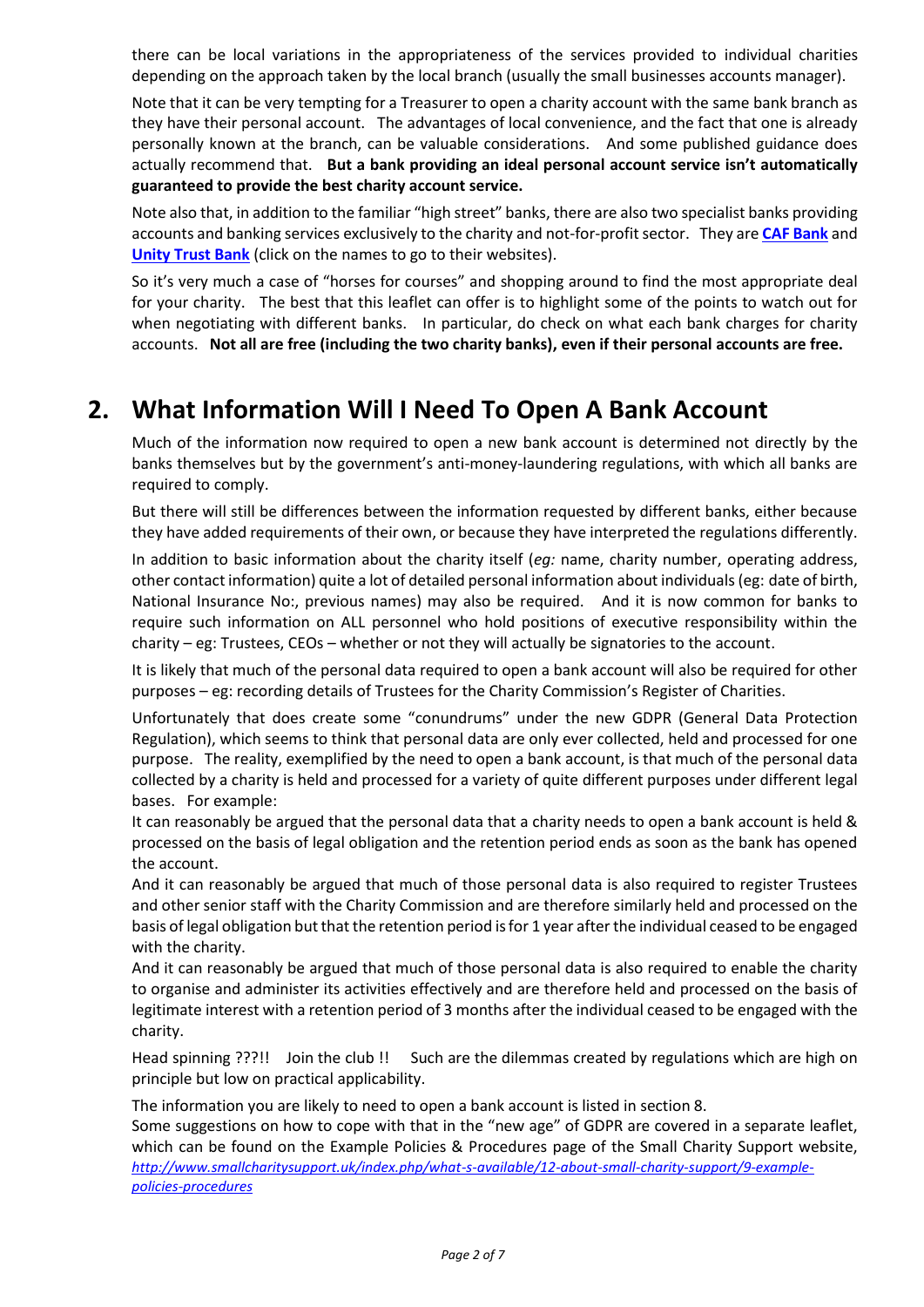# **3. What If I Already Have an Account for My Charity?**

This very much depends on what kind of account you already have and what kind of charity you are trying to register.

If you are/were a small unregistered charity (*ie:* below the £5000 threshold for registration with the Charity Commission) and are now just wanting to register it formally as an Unincorporated Association because your annual turnover has, or is expected shortly to, exceed the threshold then you can probably continue using the same account.

But if you are wanting to re-register an existing unincorporated association charity as a Charitable Incorporated Organisation (CIO) the situation is a bit more difficult. And different banks may have different ways of dealing with it.

The difficulty arises because CIOs are, legally, a quite different entity from unincorporated charities (whether the unincorporated charity is registered with the Charity Commission or not). Therefore, so far as the bank is concerned, the CIO that you are trying to register is an entirely different "customer" from your existing charity.

It's a bit like going into a bank and saying *"My name is John Doe. I have a bank account which I don't need any more. But I have a friend, also called John Doe, who needs a new bank account. Can I just transfer my account to him?"* You might both have the same name; you might even live in the same house; but, legally, you are still two distinct individuals and, therefore, two separate customers from the bank's perspective. And that means that the bank is likely to require the other John Doe to open his own account in his own name (not least because anti-money laundering regulations will require that). If the first John Doe is still happy to close his account having transferred any remaining money to the second John Doe that will be a personal transaction between the two of them in which the bank has no direct involvement.

As indicated earlier – you should expect banks to differ and you may need to "shop around" to find the solution which best meets your particular situation.

However, CAF Bank has been known to allow an Unincorporated Charity which re-registered as a Charitable Incorporated Organisation (CIO) to keep the same account (ie: the same Sort-Code and Account No:) and simply issued new cheque books printed with the charity's new charity number.

# **4. High Street Banks**

### **4.1. What is a High Street Bank "Charity" Account?**

Many – but by no means all – of the "household name" high street banks provide "free" accounts for small charities. They come under a variety of names – charity account; community account; club account; treasurer's account – depending on which bank you go to. But whatever they are called they are all managed as part of the banks' business services rather than their services for personal customers.

The threshold for what qualifies as "small" also varies from bank to bank, but is typically an annual turnover of less than £100,000. There may also be thresholds – *eg:* the number of transactions (cheques issued and/or deposits) in a year.

Note, too, that "free" generally refers only to "everyday" transactions, *eg:* issuing cheques, BACS payments/receipts, "over-the-counter" deposits. And only while the account is in credit. Other transactions, *eg:* cancelled cheques, overdrafts, bankers' drafts are usually chargeable at ordinary commercial rates.

### **4.2. Opening a Charity Account at a High Street Bank**

Because High Street banks are frequently changing the way that they operate their business/charity accounts it is not practical to include in this leaflet a "definitive" guide to opening a charity account with each individual bank.

The Resource Centre has a website which gives some information on some High Street banks: *<http://www.resourcecentre.org.uk/information/bank-accounts-for-community-and-voluntary-organisations/>* but the information it contains is also somewhat limited.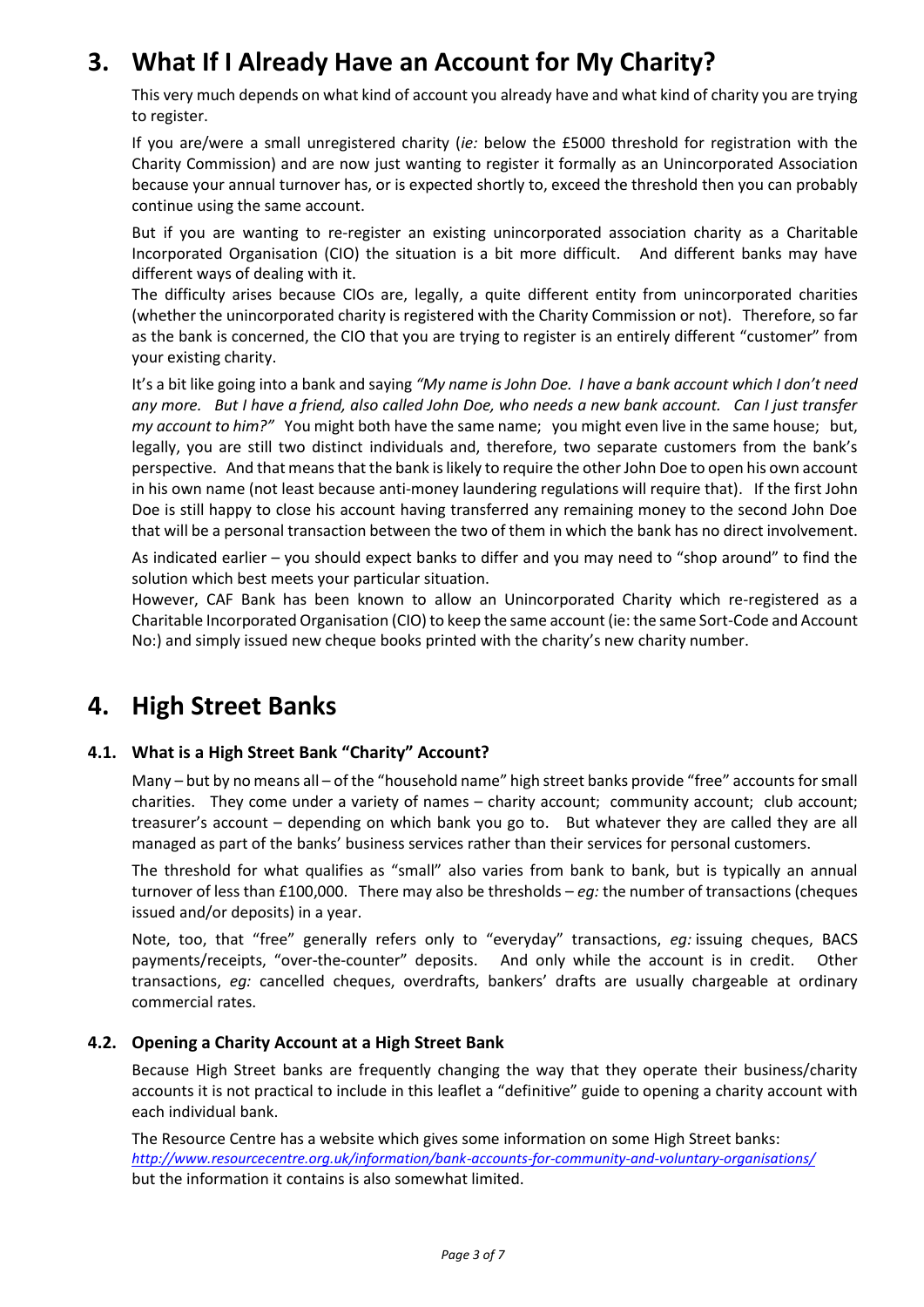**It seems that most of the banks offering charity accounts do not offer any "walk-in" facilities for opening such an account in-branch. Instead you either have to telephone their business services division or register on-line (some offer both). If any personal follow-up is required –** *eg:* **to validate signatories to the account –it seems that this has to done through a pre-booked appointment with the Business Manager in your local branch (***ie***: you generally can't just walk in and ask to speak with someone).**

Because all banks have to comply with stringent anti-money-laundering regulations, opening an account is quite an arduous process. It's not uncommon for the registration form to be 20 or more pages long. You will need quite a lot of information on everyone who will be involved in the account (see sections [1](#page-0-0) & [8\)](#page-6-0). That will usually include ALL the Trustees (even if they are not going to be signatories on the account<sup>1</sup>) plus any administration staff who will be signatories to the account. Not all banks may require all of the listed information, but you are advised to have it to hand anyway.

The process is shortened somewhat if your Trustees and intended signatories are already customers of the bank at which you are intending to open your account. In that case the bank can usually validate the signatory from their existing records without the individual having to go to the bank in person. But for those who are not existing customers, a visit to the bank is usually mandatory. This can be complicated if your Trustees are widely located and cannot easily get to the branch where you are opening your charity account Manager how Trustees/Signatories can go to their own local branch for validation. In that case you will probably have to negotiate with your local Business

In short – there is no simple, universal way of opening a charity account with a high-street bank. The best place to start is to look at the website (search for "charity account") of the bank that you are thinking of using.

### **4.3. On-Line Banking**

You will probably want your chosen bank to provide with on-line banking to enable you to:

- a: Look at statements on-line;
- b: Make payments on-line *ie:* BACS payments.

Most high-street banks provide on-line banking facilities. But because "charity" accounts are just a small part of their "business accounts" services, their on-line facilities are targeted at the needs of small commercial businesses rather than charities.

In particular, this can mean that their facilities for the dual authorisation of payments and withdrawals (as required by Charity Commission good practice guidelines) can be inadequate or non-existent.

### **4.4. "The Bottom Line**

It seems that most small charities have their bank current account with one of the big "High Street" and are reasonably satisfied with that.

However, the key factors in choosing which company to bank with seems to be that the Trustees are familiar with "High Street" banks and when it came to setting up their charity current account initially their Treasurer simply went to the High Street bank where he/she was already a customer.

# **5. Charity Banks**

### **5.1. Introduction**

-

There are just two banks which provide current accounts exclusively for the charity/voluntary sector.

• **CAF Bank** – which is the trading arm of the Charities Aid Foundation, a registered charity itself;

### • **Unity Trust Bank**

Neither of these banks have any visible "high street" presence – *ie:* if you walk along any high street you won't come across either of these banks – which is why the Trustees of most small start-up charities don't know about them and, therefore, don't consider them as an alternative to the standard "high street banks".

<sup>1</sup> *This is because all Trustees have equal "responsibility" for the charity's finances, whether or not they are the "Treasurer" and whether or not they are signatories to the account.*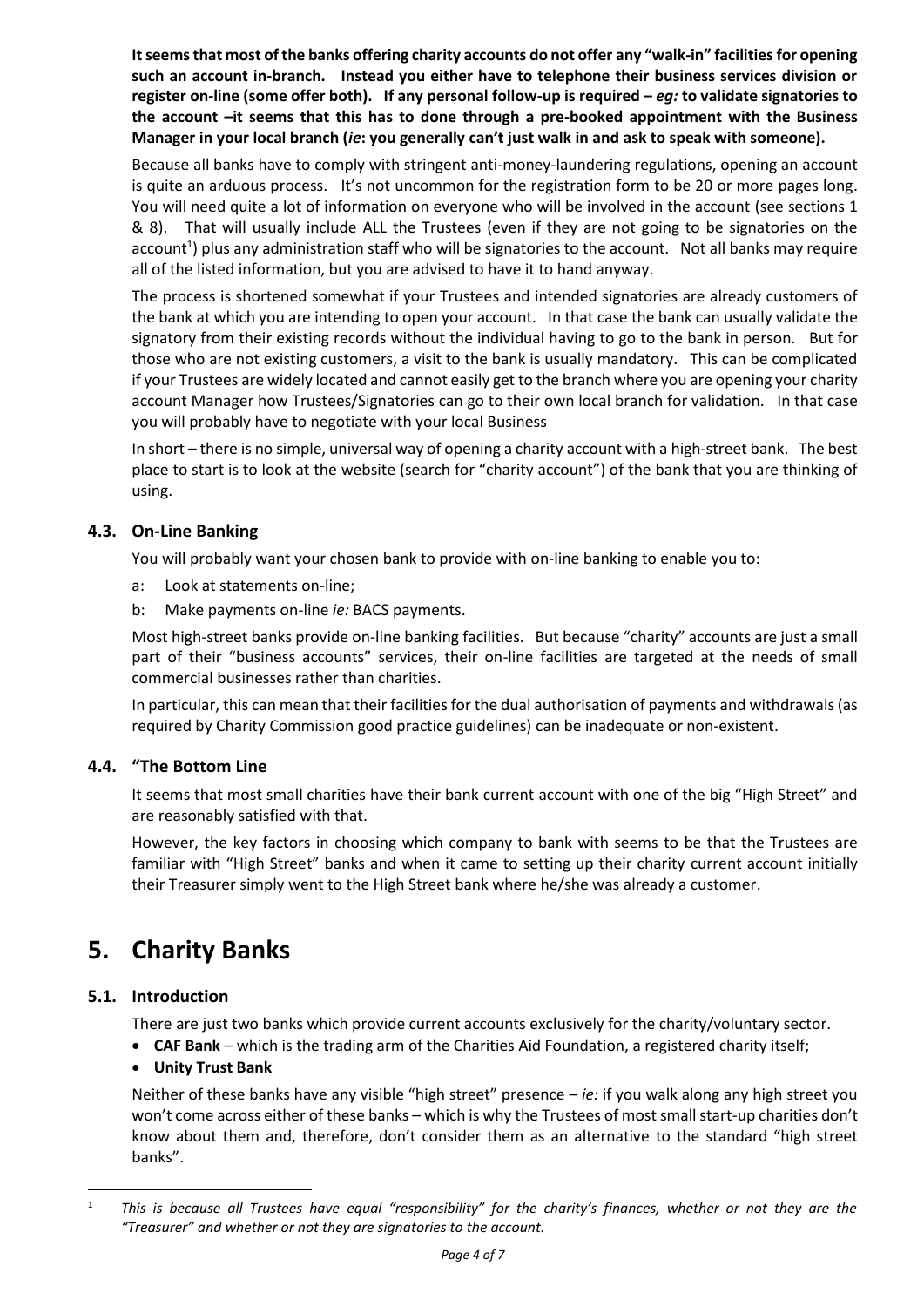However, unlike the business sections of "high street banks" both these "charity banks" are specifically targeted at charities (large as well as small) so the services that they provide are much more consistent with the good practice requirements of the Charity Commission. In particular they provide better facilities for the dual-authorisation of transactions on-line.

Although neither "charity bank" has a visible high street presence, both do provide "over the counter" services – *eg:* if your charity needs to deposit cash (*eg:* cash donations received at a fund-raising event). In the case of CAF Bank that can be done through any high street branch of HSBC and in the case of Unity Trust Bank through any high street branch of NatWest.

Both banks also offer a range of additional financial services, *eg:* the ability to receive payments by debit/credit card, either on-line or by card-reader; the ability to set up and receive payments by direct debit (eg: membership subscriptions).

There are, of course, a number of differences between the two banks in the way that they operate and the range of services that they provide. For small start-up charities the most significant immediate difference is that CAF Bank requires a minimum start-up deposit of £1000 while the Unity Trust Bank requires an initial deposit of only£500. But note that CAF Bank does NOT require a minimum of £1000 to be kept in the account at all times – so it is possible to set up a CAF Bank account with at least part of the initial £1000 being a loan (typically interest-free unsecured) from "a well-wisher" and then repay the lender once the account is open.

### **5.2. Setting up an Account**

And, in addition, it is much easier to set up a charity account with them – particularly where the charity's Trustees are scattered and therefore cannot all get into the bank at the same time to prove their identity – because these banks are able to verify Trustees identity through the charity's registration with the Charity Commission.

## **6. The Bottom Line**

There is no simple "Which Best Buy" guide to opening a bank account for your charity. And even if there were, it would be constantly changing as banks are constantly changing the services they offer to customers in their efforts to win market share.

So you will really need to shop around and find the best compromise between the range of services that they offer and the convenience of the services that they offer.

In terms of understanding and catering for the needs of charities there is no doubt that the two charityspecific banks, CAFBank and the Unity Trust Bank are better than the high-street banks – with their online services and, particularly, their options for the on-line dual-authentication of outgoing payments. The fact that they don't have a "visible" high-street presence can be a bit off-putting at first (particularly as in-bank staff are often not familiar with those arrangements). But in practice, the facilities that both have put in place to provide over-the-counter services through partner high-street banks (HSBC for CAFBank, NatWest for the Unity Trust Bank) works just as well as if the charity had, instead, banked with those high-street banks directly.

If your charity wanted more elaborate facilities – *eg:* the ability to accept payments by credit/debit card; or the ability to collect subscriptions, donations, *etc* – by direct debit – then you will really need to discuss directly with a few potential banks exactly what facilities they provide, how they work and what the associated costs are.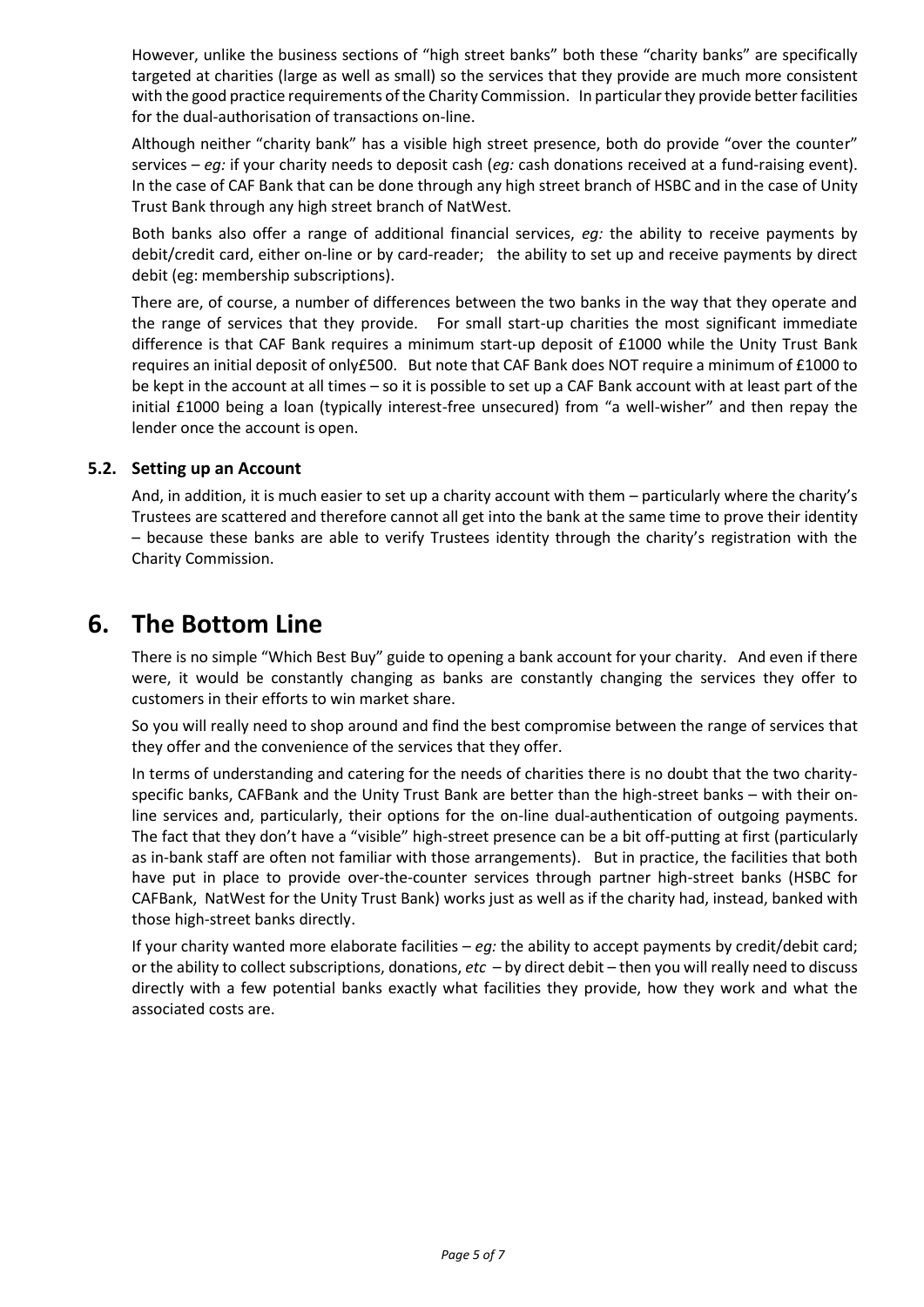# **7. Bank Websites for Charity Accounts**

**IMPORTANT: The inclusion (or omission) of any particular bank in the following list is NOT a recommendation or endorsement (or criticism) of its services**

### **7.1. Charity Banks**

**CAF Bank** (Charities Aid Foundation) <https://www.cafonline.org/charity-finance--fundraising/banking>

#### **The Unity Trust Bank**

<https://www.unity.co.uk/bank-with-us/charity-banking-services/>

### **7.2. High-Street Banks**

#### **Barclays**

<http://www.barclays.co.uk/BusinessBanking/P1242557952664>

**Note: If you "Google" Barclays Charity Account you get taken to a website which is targeted at charities with an annual turnover of more than £5m and which re-directs you to the above website**

#### **Co-operative Bank**

<https://www.co-operativebank.co.uk/corporate/banking-for-charities>

#### **HSBC**

<https://www.business.hsbc.co.uk/1/2/business-banking/community-schools-and-colleges>

#### **Lloyds**

<http://www.lloydsbank.com/business/retail-business/current-accounts/treasurers-account.asp>

#### **Metro Bank**

https://www.metrobankonline.co.uk/business/sector-services/products/charities-not-for-profit/

**Nationwide Building Society:** *(Doesn't provide charity bank accounts)*

#### **NatWest**

https://www.business.natwest.com/business/business-banking/business-bank-accounts/community-bankaccount.html

#### **Santander**

<http://www.santander.co.uk/uk/business/clubs-charities-accounts/>

#### **TSB**

<http://www.tsb.co.uk/business/accounts/treasurer-account/>